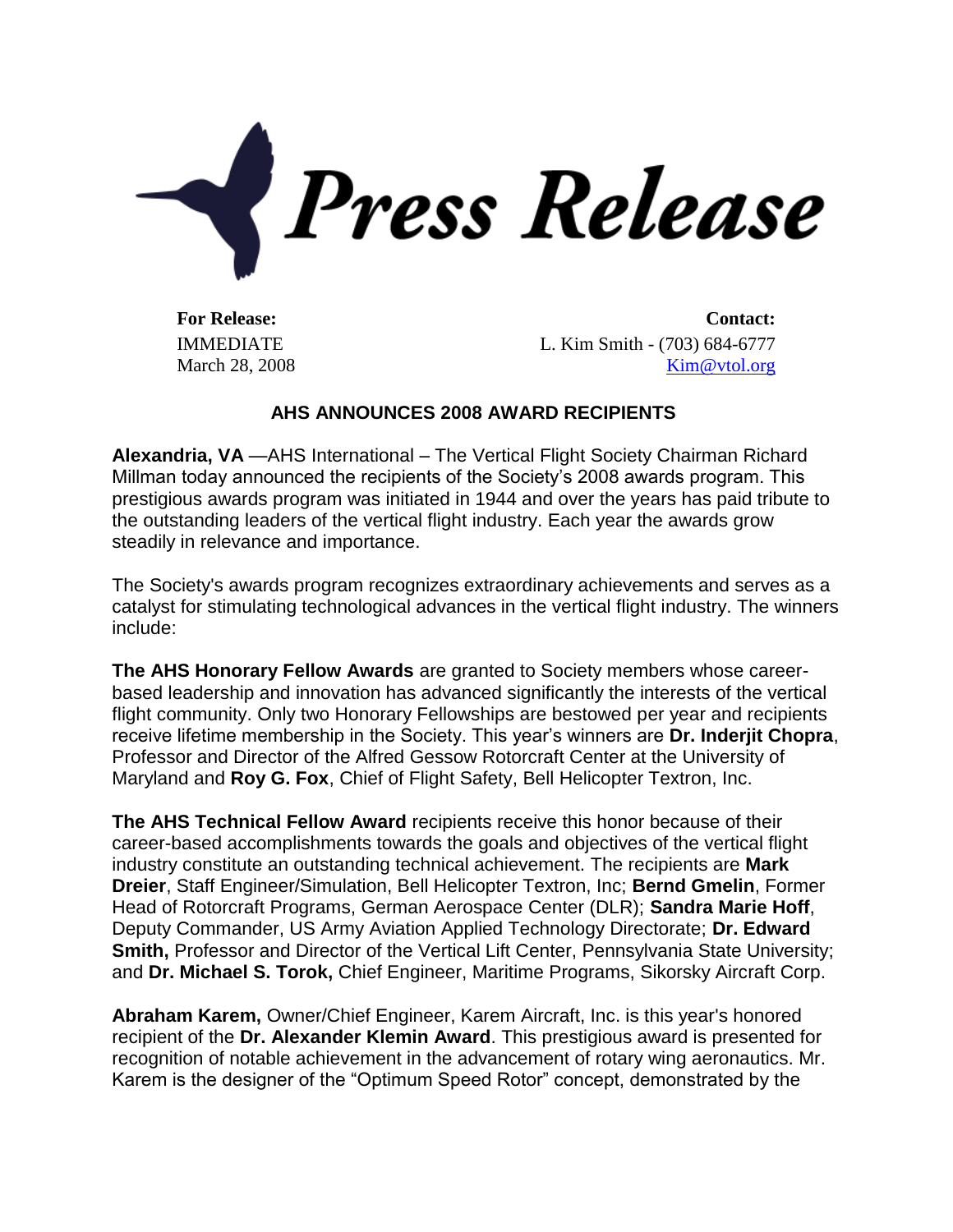A160 Hummingbird UAV and the Karem JHL Optimum Speed Tiltrotor conceptual design that greatly improves the efficiency of rotary wing aircraft.

**The Alexander A. Nikolsky Honorary Lectureship** is awarded to the individual who reflects the highest ideals, goals and achievements in the field of helicopter and V/STOL aircraft engineering and development. This year's recipient is **Dr. David A. Peters,**  McDonnell Douglas Professor of Engineering, Director, Washington University Center for Computational Mechanics, and an Associate Director, Georgia Tech Center of Excellence for Rotorcraft Technology. His lecture "How Dynamic Inflow Survives in the Competitive World of Rotorcraft Aerodynamics" will be presented Tuesday, April 29, 2008, from 4:00 p.m. – 5:00 p.m. at the AHS 64th Annual Forum and Technology Display, Palais des congrès de Montréal, Montréal (Quebéc), Canada.

The Society's **Paul E. Haueter Award** is presented each year to an individual or company that has made significant contributions to the development of vertical take-off and landing aircraft other than helicopters. This year, the Haueter Award will be given to the late **Dr. John Zuk** of NASA Ames Research Center. John was the former chief of NASA's Advanced Tiltrotor Technology Office and Manager of the NASA Short Haul Civil Tiltrotor Project and studies focusing on "runway independent aircraft," which provided the underpinnings for much of NASA's tiltrotor research. John passed away in January 2008 and, accordingly, his wife Maureen will accept this award on his behalf.

**The Grover E. Bell Award** is given to the individual or organization that has fostered and encouraged research and experimentation in helicopter development. This year's honored recipient is the **US Army / NASA / Sikorsky UH-60M Upgrade Flight Control Team.** The UH60M Upgrade Flight Control Team is comprised of the U.S. Army's Utility Helicopter Program Office, AMRDEC / Aeroflightdynamics Directorate, NASA Ames Research Center, and Sikorsky Aircraft Corp. The team defined, developed and built the most advanced helicopter flight control system flying today establishing full-authority, fly-by-wire control performance with active collective and cyclic inceptors.

**The Harry T. Jensen Award** is given in recognition of an outstanding contribution to the improvement of helicopter reliability, maintainability, safety or logistics support through improved design or technical achievement brought to fruition during the preceding year. This year the award is presented to **Appareo Systems, LLC, and Bristow Group.** This team has improved helicopter safety through a new product called ALERTS, Aircraft Logging and Event Recording for Safety and Training. The system helps operators minimize fleet risk levels by improving training and insuring compliance with standard operating procedures through flight data recording, monitoring, and 3D flight recreation. It represents an innovative and affordable way to perform flight data monitoring.

This year's honoree for the **Howard Hughes Award,** given in recognition of an outstanding improvement in fundamental helicopter technology brought to fruition in the previous year, is the **Network Centric Operations (NCO) Technology Development Team,** consisting of the US Army Aviation Applied Technology Directorate (AATD), AMRDEC Aviation Systems Integration Facility (ASIF), The Boeing Company and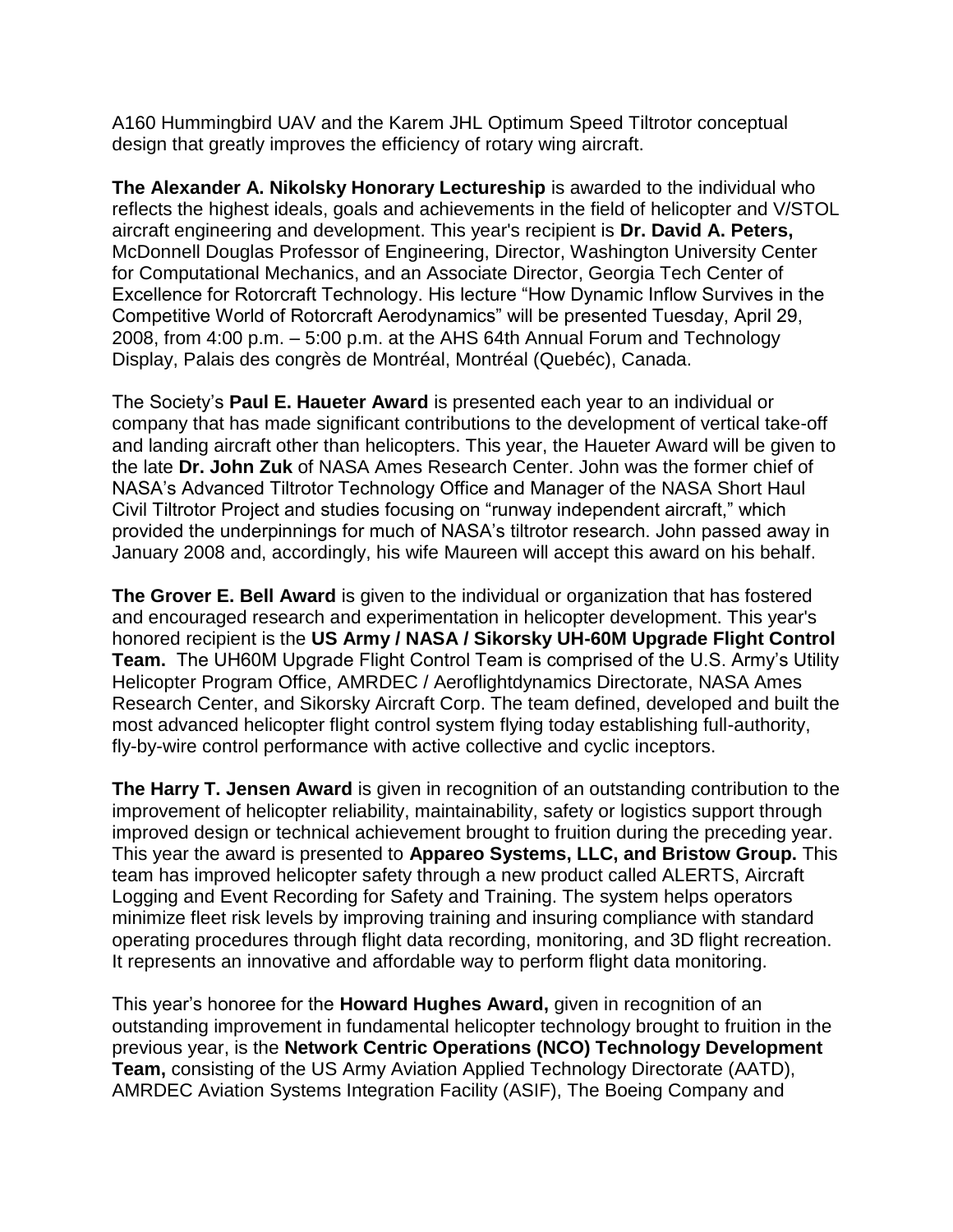Rockwell Collins. The NCO Team during 2007 collaborated to develop and demonstrate substantial improvements in battlefield situational awareness and combat effectiveness that can be achieved via incorporation of advanced mission architectures, high bandwidth communications systems and advanced display systems.

**The Robert L. Pinckney Award** is given in recognition of notable achievement in manufacturing research and development for rotorcraft or rotorcraft components brought to fruition in recent years. The award was created by The Boeing Co. in 1995 to honor the memory of Robert L. Pinckney, an eminent manufacturing engineer. This year's recipient is the **US Army / Sikorsky Survivable Affordable Repairable Airframe Program (SARAP) Virtual Prototype and Validation Development Team**. The team is recognized for validating the innovative design and manufacture of advanced composite structures to achieve aggressive weight reduction and recurring and non-recurring cost reductions. These technologies, statically tested in 2007, are currently being incorporated into the Navy CH-53K and future upgrades to the Army UH-60 platform.

**The Gruppo Agusta International Helicopter Fellowship Award** recognizes the most significant contribution to international vertical flight cooperation by an individual or group. Established in 1989, the award honors the memory of Paolo Bellavita whose career at Gruppo Agusta was marked by his dedication to furthering international cooperation in the world of vertical flight. This year's winner is **Pietro Alli,** Chief Technical Officer, AgustaWestland. During the past two years, Mr. Alli has been highly active in the design of the VH-71 Increment 1 and Increment 2 helicopter for the President of the United States. In addition, he united Agusta engineering in Cascina Costa and Westland Helicopters engineering in Yeovil into a single, integrated organizational unit.

**The Frederick L. Feinberg Award** is presented to the helicopter pilot or pilots who have made the most outstanding achievement in the previous year. This year's award is given to the **First Polar Team of Jennifer Murray and Colin Bodill** in recognition of their extraordinary world record setting accomplishment on May 23, 2007 in flying around the world from the Arctic Pole to the Antarctic Pole in a Bell 407 helicopter.

In addition, **Bell Helicopter Textron** won the Society's **Igor I. Sikorsky International Trophy** for this mission. The Sikorsky Trophy is given to the company which is the designer and builder of a pure helicopter establishing an official world record during the preceding calendar year in the official class E-1 categories established by the rules of the Federation Aeronautique International for maximum speed, altitude, distance or payload, speed over a closed circuit distance (pole to pole) and or around the world speed.

**The Captain William J. Kossler, USCG Award** is given for the greatest achievement in practical application or operation of rotary wing aircraft, the value of which has been demonstrated by actual service during the preceding calendar year. This year's winner is the **US Coast Guard Crew of a HH-60 JAYHAWK** for their outstanding achievement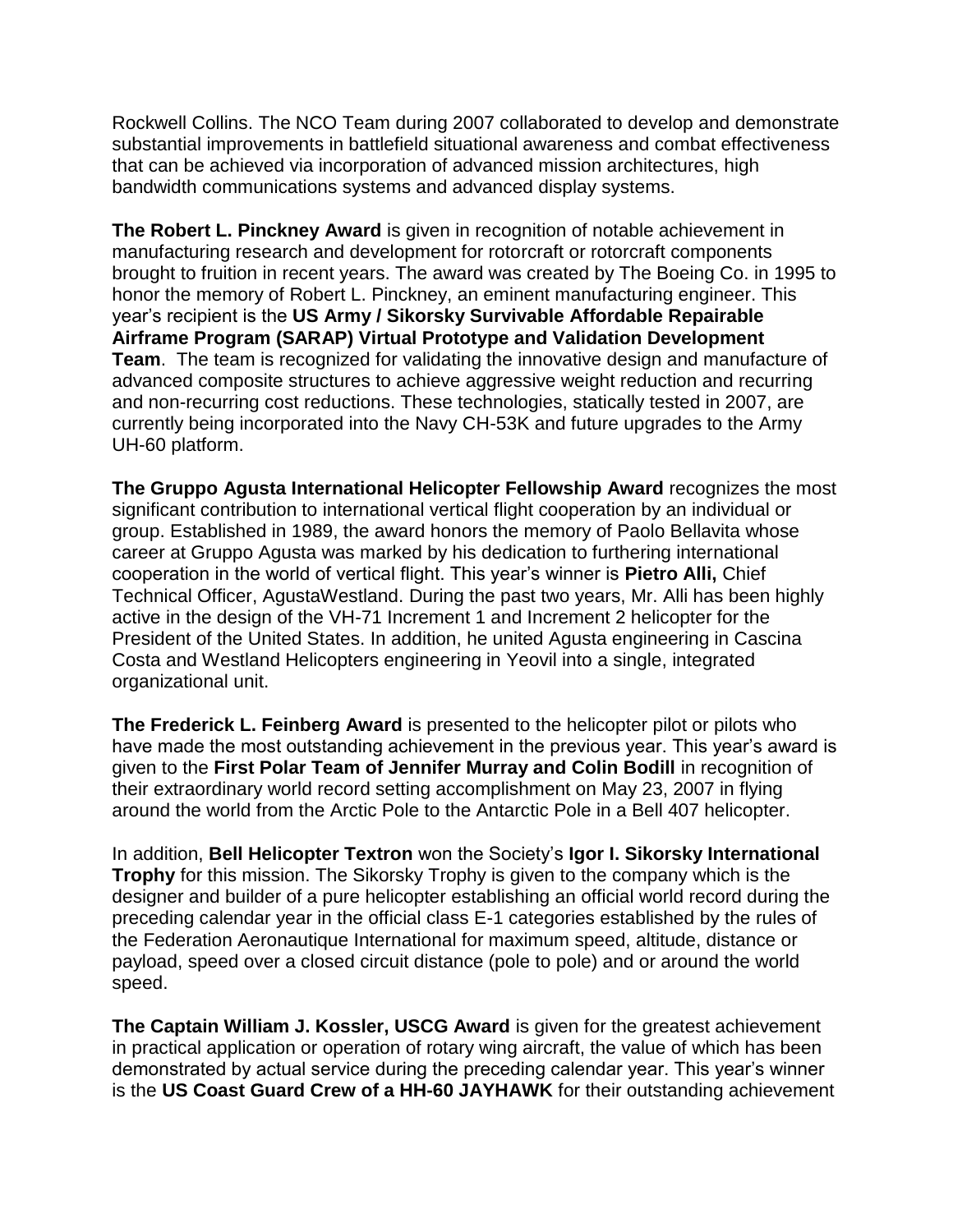on December 4, 2007 in the rescue of 40 souls from severe flooding of Chehalis, Washington during the Great Coastal Gale of 2007. Crew members included LCDR Joseph McGilley, pilot in command; LCDR Eric Smith, co-pilot; AMT2 Adam Mayhugh (FM); and AST1 Michael Spencer (RS) of the U.S. Coast Guard Group at Air Station Astoria. Combined with other search and rescue helicopters from the Coast Guard, US Navy, as well as the King's County Sheriff's Office UH1E, helicopter aircrews saved a total of 120 people in hurricane-force winds in elevated terrain.

The Society's **François-Xavier Bagnoud Award** is given to **Ryan Ehinger,** Senior Engineer, Bell Helicopter Textron. This award, which was established in 1992, recognizes outstanding contributions to vertical flight technology by a Society member under the age of thirty-five. Mr. Ehinger, who is currently the Principal Area Lead for drive system research programs at Bell, has, in a few short years, developed a comprehensive technology development plan which includes a technology path forward for the V-22, H1, and Bell's Joint Heavy Lift program. The award honors the memory of a young helicopter engineer, Swiss citizen, author and rescue pilot who founded the AHS student chapter at the University of Michigan.

The **John J. Schneider Historical Achievement Award** was established in 2003, in memory of vertical flight historian John J. Schneider. The award is given in recognition of distinguished achievement by an individual in encouraging appreciation of, and enhancing access to the history and legacy of vertical flight aircraft. This year's recipients is **Elfan ap Rees,** publisher and editor of *Helicopter International* and the founder and executive director of The Helicopter Museum at Weston-super-Mare, Somerset, on the west coast of England. The museum, which preserves and restores full-scale helicopters to pristine condition, is believed to be the largest helicopter museum in the world.

The Society's **Robert L. Lichten Award** recipient is **Yvonne T. Fuchs** of NASA Langley Research Center for her paper "Vertical Drop Testing and Analysis of the WASP Helicopter Skid Gear." This paper will be presented during Forum 64, Thursday, May 1, 2008, in Test & Evaluation II from 8:30 a.m. – 9:00 a.m. The Lichten Award is given to an AHS member who has not previously presented the results of their work at any national or international meeting.

In 2007, NASA, in collaboration with AHS announced the establishment of the **Lichten Internship Award** winner. This year's lucky recipient is **Conor Marr** of Pennsylvania State University and his winning paper, "Nonlinear, Temperature Dependent, Fluidlastic Lead-Lag Damper Modeling." This award is intended to further foster the NASA Aeronautics Research Mission Directorate (AMRD) interest in enhancing the educational experiences of a highly qualified U.S. engineering student in fields of direct interest to the NASA Aeronautics program in fundamental research, particularly in subsonic rotary wing technologies. As the 2008 winner, Mr. Marr is entitled to a paid internship at one of three NASA Centers during Summer 2008. To be a qualified candidate for the NASA/AHS Lichten Internship Award, the candidate must be a finalist in the AHS International Robert L. Lichten Competition, be a currently registered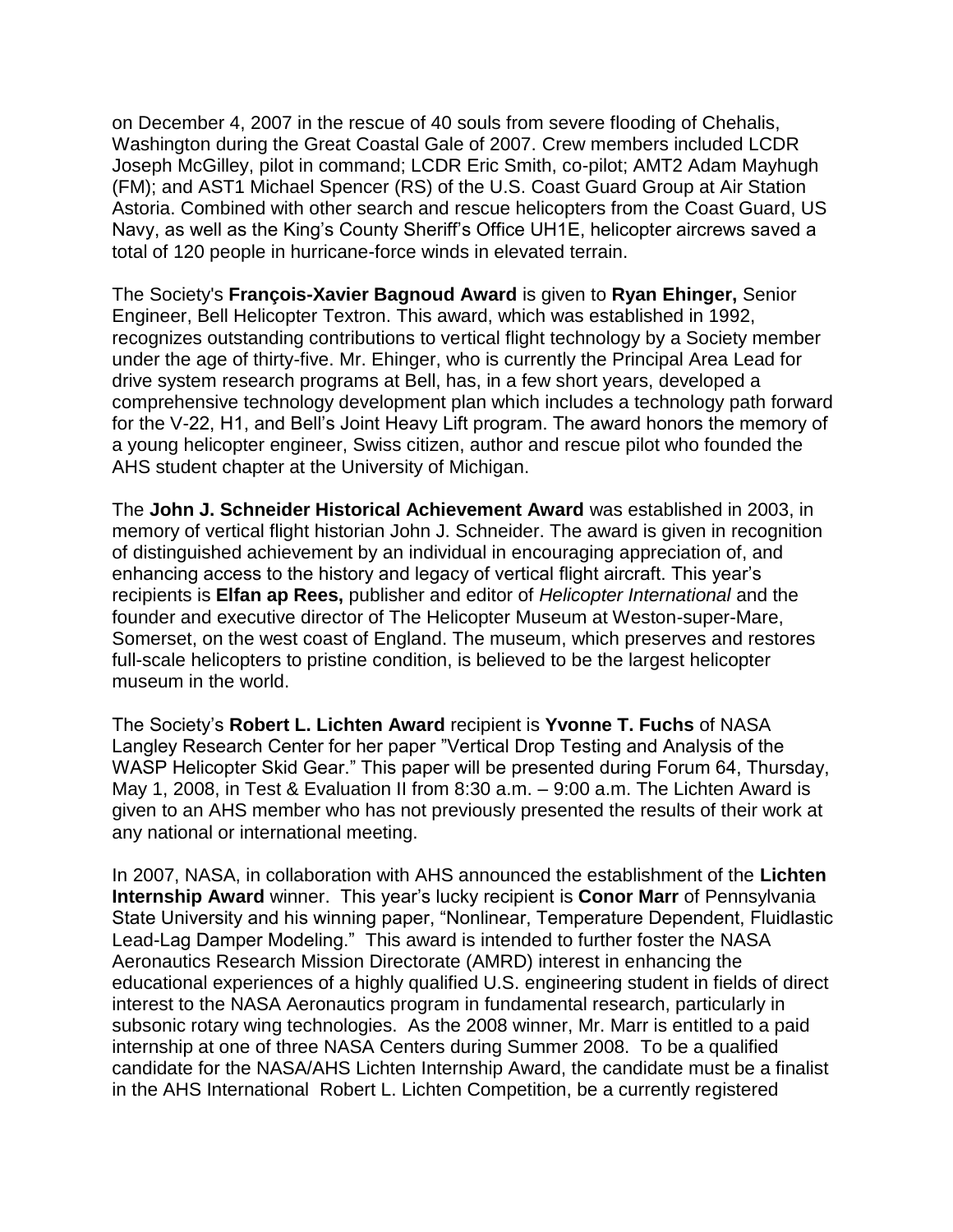student in an accredited undergraduate or graduate engineering program, and be a United States citizen.

The Society also wishes to recognize the **2007 Cheeseman Award** winners, **Marc Gervais, Henri Marze, Pierre Martin and Pierre Dupont** of Eurocopter. Their paper was selected as the "best paper" presented at the European Rotorcraft Forum at Kazan, Russia in 2007. Dr. Marc Gervais will present their award-winning paper, "Acoustic Flight Test of the EC130 B4 in the Scope of the Friendcopter Project" on Thursday, May 1, 2008, in Acoustics II from 3:30 p.m. – 4:00 p.m.

Finally, the Society announces that the winner of its **Undergraduate Division 2007 Student Design Competition, and New Entrant Category,** is **Pennsylvania State University and Technion – Israel Institute of Technology** for its "Waterspout" design for the Advanced Deployable Compact Rotorcraft in Support of Special Operation Forces Request for Proposal sponsored by Sikorsky Aircraft Corp. Participants include Paul Branson, Dan Leonard, Mihir Mistry and Alex Razzanno, all of Penn State; and Avida Schneller, Igor Teller, Elad Sinai, Ronny Henchman, Liar Shane, Avoca Elimelech and Mor Gilad, all of Technion. Faculty advisors were Chen Friedman, Technion; and Dr. Edward Smith and Dr. Edward Bill, Penn State. This presentation will be provided to attendees on Thursday, May 1, 2008, in Aircraft Design III from 11:30 a.m. – 12 noon.

**The Graduate 2007 Student Design Competition Winner** was the **Georgia Institute of Technology Team** for its "Cyphir, Dragon, and Barracuda" design for the Advanced Deployable Compact Rotorcraft in Support of Special Operation Forces RFP sponsored by Sikorsky Aircraft Corp. Team members include Joseph Davis, Jeremy Bain, Mark Moore, Mike Duffy, Tim Mosig, Cedric Justin Wei-En Li, Jeff Staub, Doug Smith, and David Whyte. This presentation will be provided to attendees on Thursday, May 1, 2008, in Aircraft Design III from 11:00 a.m. – 11:30 a.m.

The AHS Individual Member Sponsor contest winner is **Mr. Richard J. Millman**, CEO, Bell Helicopter Textron, Inc. **The AHS Southwest Chapter** is the winner of this year's Chapter Member Increase Contest. **The AHS Southwest Chapter** distinguished itself as the winner of the AHS Chapter Percent Increase Contest and the **AHS Southwest Chapter**, sweeping in all categories, also won the Every-Member-Get-a-Member Contest. We congratulate all of the individuals in this chapter and the prescience of Bell Helicopter Textron, Inc., Mr. Richard Millman, AHS Chairman and Jon Tatro, AHS Director of Membership for conceiving of, and putting into place this highly successful membership enrollment plan using employee payroll deduction which began on May 21, 2007.

The 2008 Vertical Flight Foundation Scholarship winners include the following gifted individuals: in the B.S. category **Abhizna Butchibabu**, Georgia Institute of Technology;

**Ryan James Meritt**, Virginia Tech; and **Ryan Robinson**, University of Maryland. In the M.S. category the awardees are **Edward Brouwers**, Pennsylvania State University; **Edward Bubert**, University of Maryland; **James P. Erwin,** Pennsylvania State